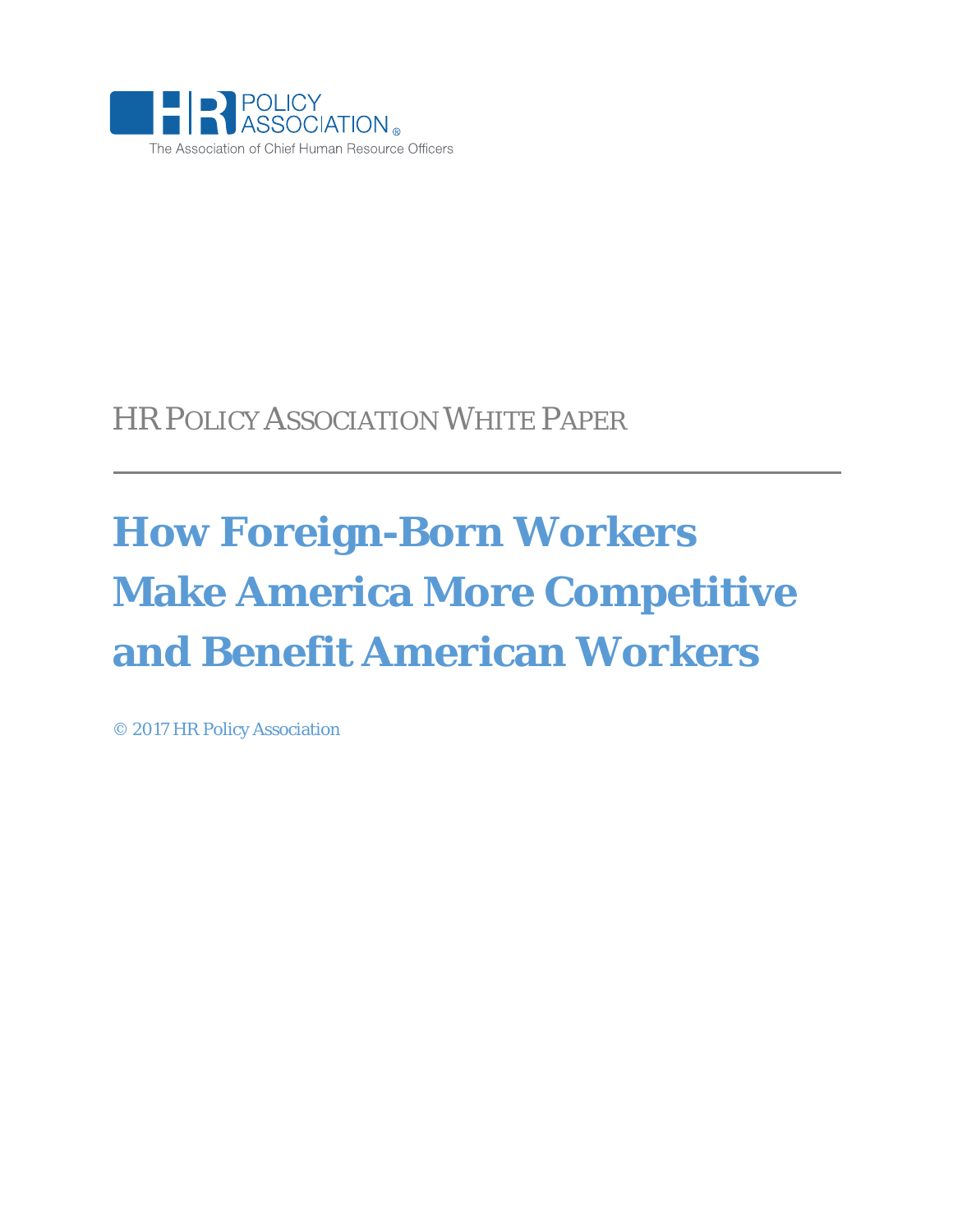mmigration and the state of the American workforce historically go hand in hand. Today, that is as true as ever. America is in a workforce crisis. While the Trump administration is leading efforts to revitalize the American workforce, many job openings remain unfilled $-6$  million, according to Labor Secretary Alexander Acosta, an assertion that would be confirmed anecdotally by the vast majority of large companies. The economic, educational, and social forces that cause such vacancies are immense and, in the short term, intractable. Many companies are in the meantime employing foreign-born workers to help fill these workforce gaps—while investing over thirty-five times as much toward revitalizing the American workforce as the federal government. I

In recent years, however, work visas such as the H-1B, L-1, and H-2B have come under severe scrutiny by policymakers on both sides of the aisle, despite generally strong legal and regulatory protections against displacing American jobs and robust evidence that these visa programs benefit workers and the American economy. Several cases involving certain unscrupulous employers have made headlines, obscuring the truth about how the great majority of employers use these visa programs and how they

benefit American employers, workers, and America's global competitiveness. These cases are unfortunate not only for the workers involved and the companies who acted indecently toward them, but potentially for the future of the American economy, as their examples now color the national conversation regarding foreign-born workers and work visas such as the H-1B.

In other areas, such as Congressional efforts to reauthorize the Deferred Action for Childhood Arrivals (DACA), deliberations too often overlook the economic implications of the various proposals offered.

Representing the voices of the top human resource executives of America's largest employers, the goal of this report is to provide insight into how foreignborn workers and work visa programs typically figure in the business strategies of large employers. It does not seek to remove or mitigate important worker protections or policies that genuinely protect or help maintain the conditions to create American jobs. Rather, it is our hope that the perspectives and policy recommendations that follow will enrich the national conversation on immigration and help light the way to policies that are in the interests of both American workers and the American economy.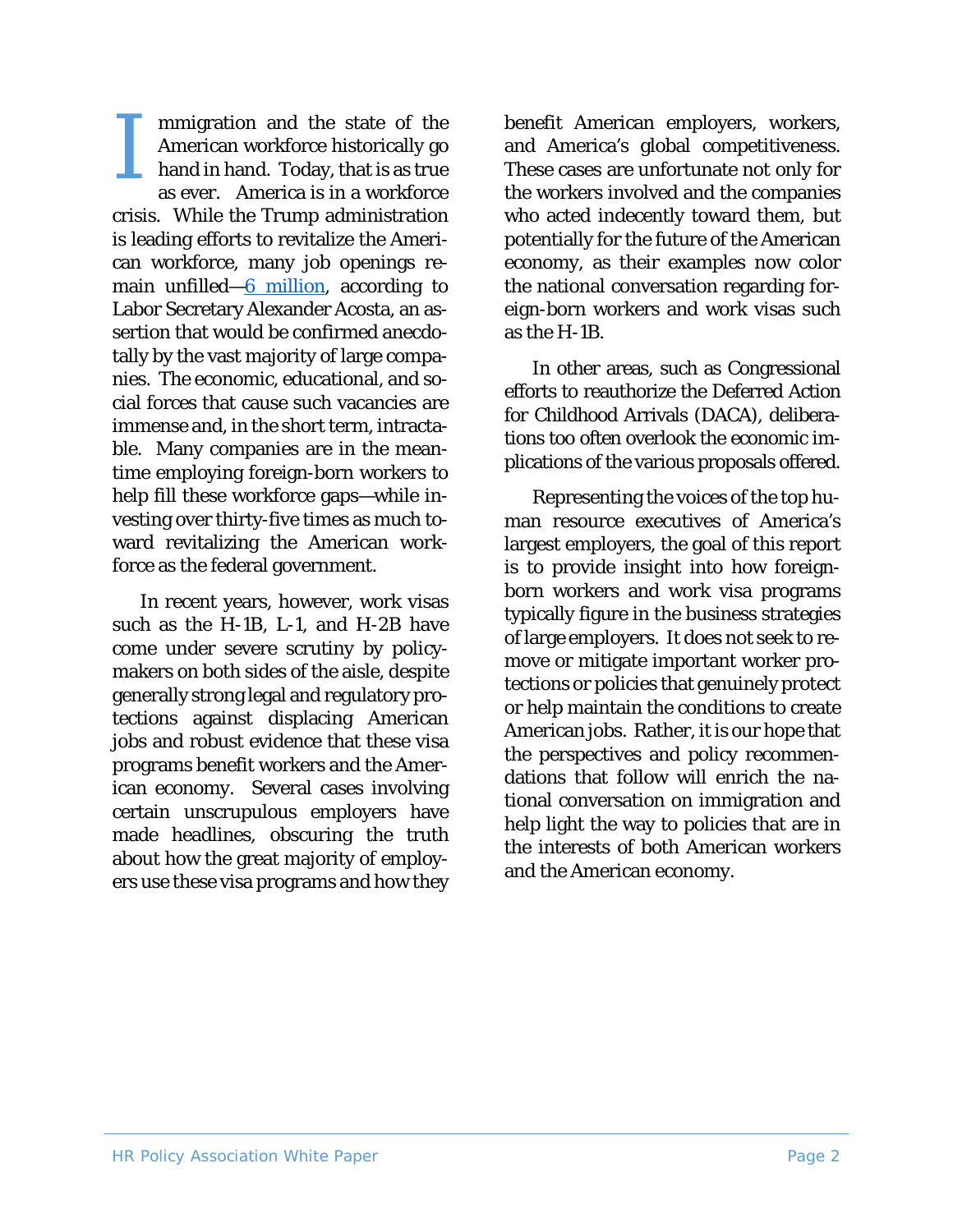#### **Workforce Shortages: Skills, Seasons, Geography, and Machines**

In 1987, the Hudson Institute, a think tank based in Washington, D.C., published *Workforce 2000*, which became an unexpected bestseller and sparked hundreds of think pieces about the future of

work. The study showed in simple terms what was, at the time, unconventional wisdom: that the workforce would "no longer consist primarily of white males in manufacturing jobs." At the same time, the book argued, a serious skills gap

would develop "between what a well-educated labor force needed in a global economy and what a failing primary- and secondary-education system in the United States would equip workers to do."[1](#page-2-0)

In the 30 years since, the skills gap has become a serious problem for American employers. Speaking on the "mismatch between available jobs and prospective employees' job skills," Department of Labor Secretary Alex Acosta said in a [June 2017 press confer](https://www.whitehouse.gov/the-press-office/2017/06/12/press-briefing-press-secretary-sean-spicer-and-secretary-labor-alex)[ence,](https://www.whitehouse.gov/the-press-office/2017/06/12/press-briefing-press-secretary-sean-spicer-and-secretary-labor-alex) "A Business Roundtable survey… found that 95 percent of executives reported problems finding qualified workers."

**CHRO QUOTE:** WHEN WE'RE ASKING TO GET THE H1-B VISA IT'S BECAUSE WE CAN'T GET THE TALENT WITHIN THE U.S.

Workforce shortages, however, can stem from more than a lack of education or skillsets among the workforce. Other factors that can contribute to work shortages include:

> • *Geography* American workers are less willing and likely to move than in previous [years.](http://www.nbcnews.com/business/consumer/there-s-no-place-home-fewer-americans-are-moving-work-n756741) In some cases, too few American workers are willing to relocate to meet demand, leaving certain

areas without sufficient domestic labor available. This means that the company can either relocate the work site, which in many cases would be cost-prohibitive and would hurt the local economy, or find foreign talent.



<span id="page-2-0"></span> <sup>1</sup> Judy, Richard W., et al. *Workforce 2020: Work and Workers in the 21st Century*. Hudson Institute, 1999. p. 12.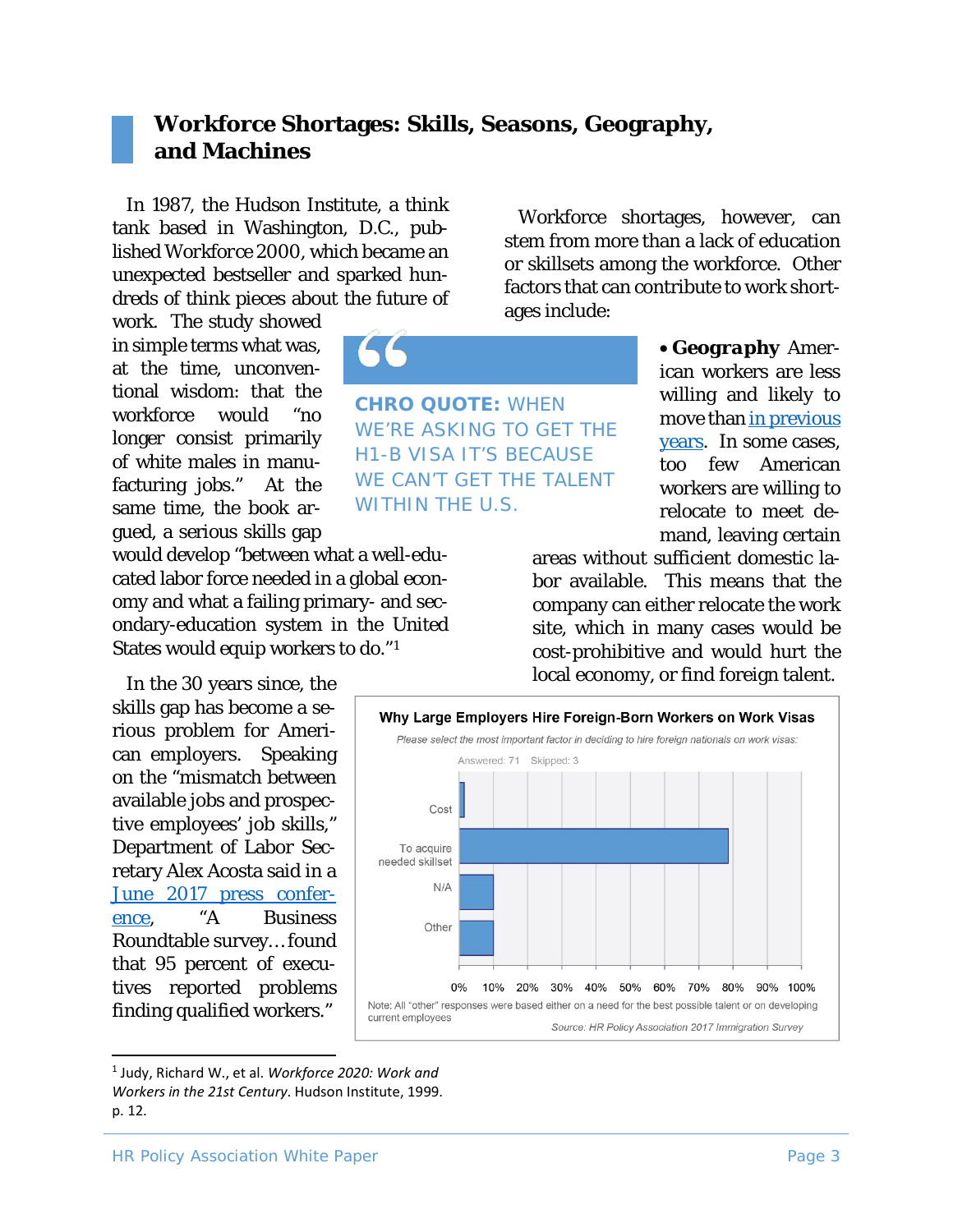• *Seasonal Work* In other cases, labor is needed for certain times, such as holidays or tourism seasons, and employers cannot attract enough seasonal local labor to meet demand. This especially applies to industries such as restaurants, retailers, hoteliers, and land-

**CHRO QUOTE:** AUTOMA-

FORCED. AND ULTIMATELY

AMERICAN WORKERS WHO ARE IN THESE JOBS – SOME HAVE WORKED FOR US FOR 30 YEARS – THEIR JOBS

TION ACROSS THE INDUSTRY IS BEING

THAT WILL LEAD TO

COULD BE LOST.

scaping. Recently, Congress limited the numbers of H-2B visas available for seasonal work, creating a serious labor shortage and nearly shuttering a number of businesses before the visas were granted again by the Secretary of Homeland Security on the authority of Congress.

Where there is no re-

course for employers to fill workforce demand domestically, often they must choose between terminating the operation or finding new ways to meet demand. These options can have long-term implications for the American job market, underlining the importance of available labor. They include:

• *Technological Advances* The immense disruptive impact of artificial intelligence, robotics, driverless vehicles, 3D printing, and other recent technological advances in the workplace has yet to be fully recognized or calculated. Yet the fact that such disruption is happening is indisputable.

The economic math behind this trend is simple: as the cost of labor increases, the relative cost of investing in capital diminishes. Similarly, as the value created by capital increases, the relative value produced by labor decreases. In some industries, such

> as agriculture, this has already been seen on a wide scale. In others, such as transportation and retail, automation seems to be right around the corner. Because it is unrealistic to stave off technological development indefinitely, the policy goal should be to limit the negative effects of disruption by not artificially and prematurely

increasing the relative cost or labor, thus ensuring a more gradual introduction of automating technologies and a workforce better prepared to take on tomorrow's challenges.

• *Loss of Jobs Overseas* In extreme cases where skills are not available, companies have established them overseas rather than continue to invest in areas where the labor supply cannot meet demand. This does not represent a loss of jobs globally—but it does represent a loss of American jobs, which is the primary concern of American policymakers.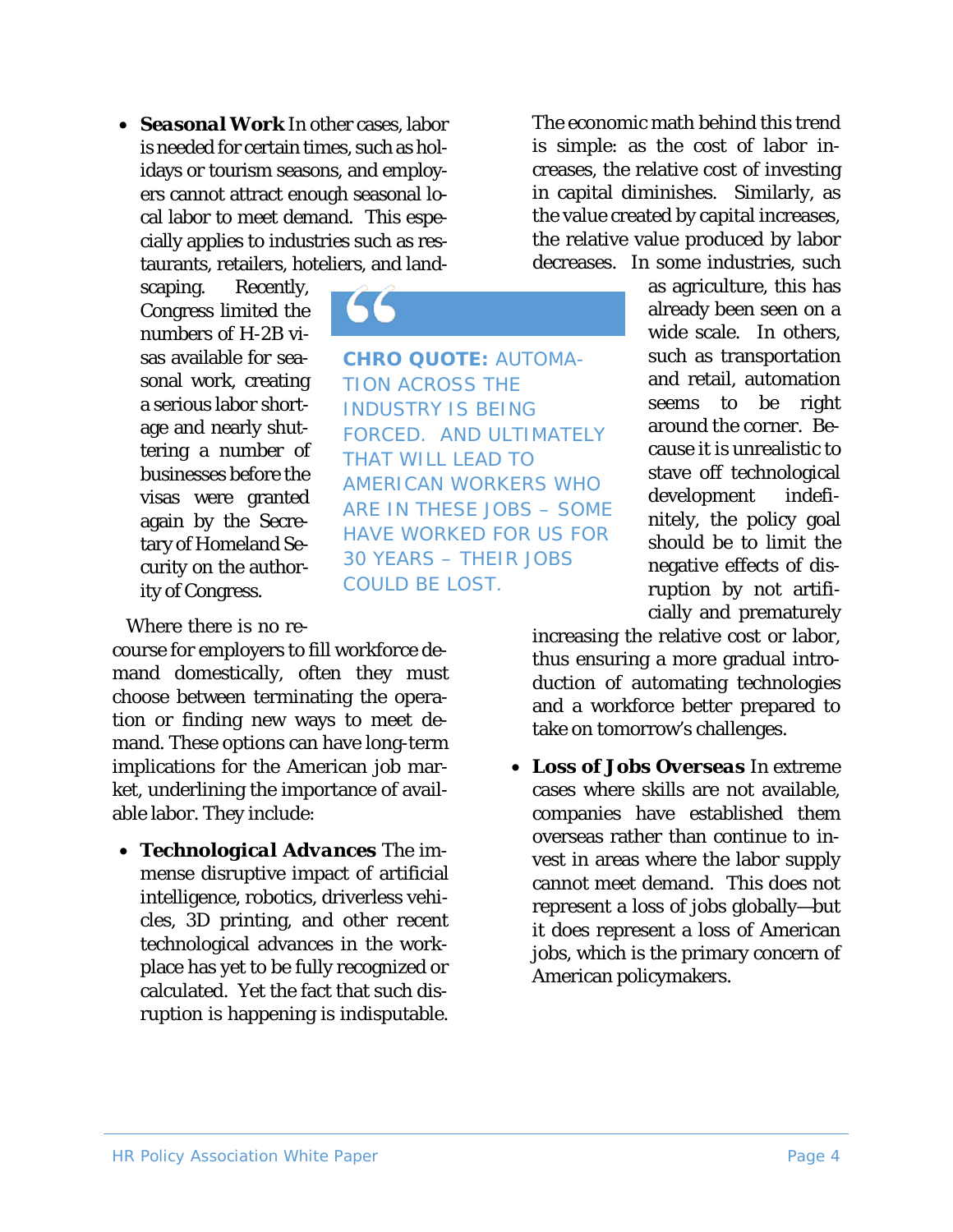#### **Foreign-Born Workers and the U.S. Economy, American Businesses, American Communities, and American Workers**

Foreign-born workers of all skill levels benefit their companies, American workers, American communities, and the American economy. These benefits are shared widely. In areas where foreignborn workers meet a workforce need, [wages increase and new jobs are created.](https://www.nap.edu/read/23550/chapter/4#24) According to a [recent study](file://hrlaw.local/lpadev/Committees/Workforce%20Development%20Committee/Workplace%202020/Separate%20Reports/Immigration/giovanniperi.ucdavis.edu/uploads/5/6/8/2/56826033/stem-workers.pdf) on the H-1B program, "a 1 percentage point increase in the foreign STEM share of a city's total employment increased the wage growth of native college-educated labor by about 7–8 percentage points and the wage growth of non-college-educated natives by 3–4 percentage points," while having "insignificant effects on the employment of those two groups." On the national scale, foreign-born workers increase U.S. GDP; conversely, curtailing immigration would make GDP growth more difficult.

third are foreign-born while 17 percent are not U.S. citizens. Our own companies' experience has shown that foreignborn workers on work visas typically overperform in terms of innovation, creating new ways to increase productivity and developing new products such as invaluable medicines. Such contributions add to the American success story with-out detracting from it. [One study](http://www.hbs.edu/faculty/Publication%20Files/09-005.pdf) that focused on the H-1B program found significant increases in patents with "weak crowding-in effects or no effects at all for native patenting," concluding that "total invention increases with higher admissions levels primarily through the direct contribution of immigrant inventors."

These benefits are not lost on America's neighbors. Canada [is undertaking](https://www.wsj.com/articles/canada-aims-for-tech-talent-emboldened-by-immigration-worries-in-u-s-1501341804) "a coordinated push for talent by Canadian

Foreign-born workers further play a key role in American innovation, benefitting consumers, communities and companies, along with their employees.  $\underline{A}$ [survey](https://itif.org/publications/2016/02/24/demographics-innovation-united-states) by the Information Technology & Innovation Foundation of those responsible for some of the most important innovations in the United States found that over a

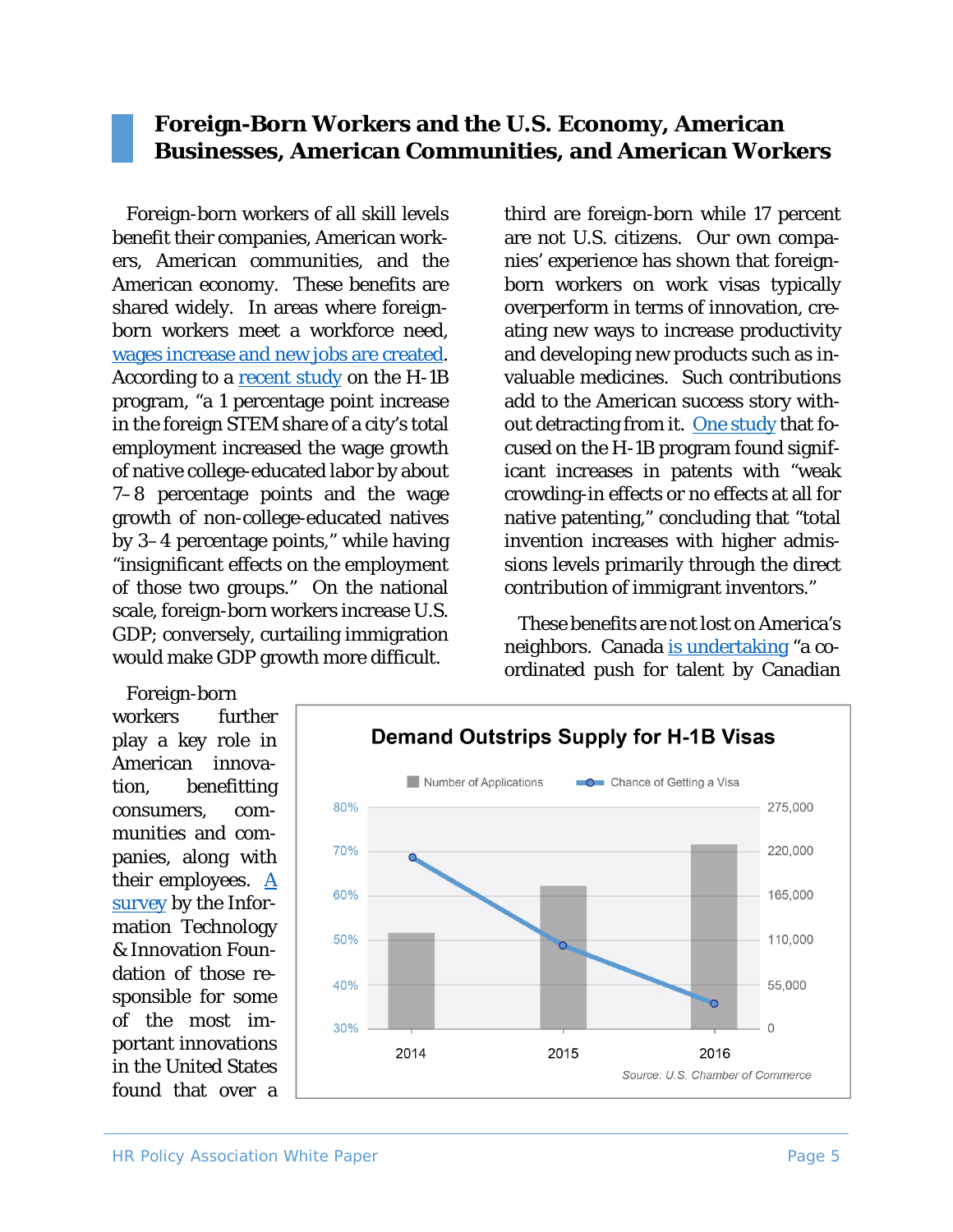executives, government officials and venture capitalists to pounce on what they see as a rare opportunity for the nation's maturing tech sector." The opportunity comes in the form of the United States' increasingly complicated and unpredictable stance on foreign-born workers. Indeed, where the United States is considering adding red tape to the work visa process, Canada is launching a program to cut their process from taking one year to two weeks.

If America were to lose more foreign talent to international competitors, new laws, or more stringent regulations, the result would be decreased productivity

and an intensified workforce crisis. Already, we have seen a workforce shortage due to a policy that effectively lowered the availability of the H2-B work visa, prompting Homeland Security Secretary John Kelly to increase the number of available visas after Congressional approval to as much as double it. During the crisis, employers who rely on the visa for seasonal workers expressed its importance despite the attendant administrative challenges and costs, with one [saying,](https://www.usnews.com/news/best-states/maine/articles/2017-05-02/with-visas-tight-us-resorts-struggle-to-find-seasonal-help) "I'm always going to hire American first. I'm always going to hire someone locally first. We're not using this program because it's easy. It's not. It's very difficult and expensive, but we're using it because we have no other options."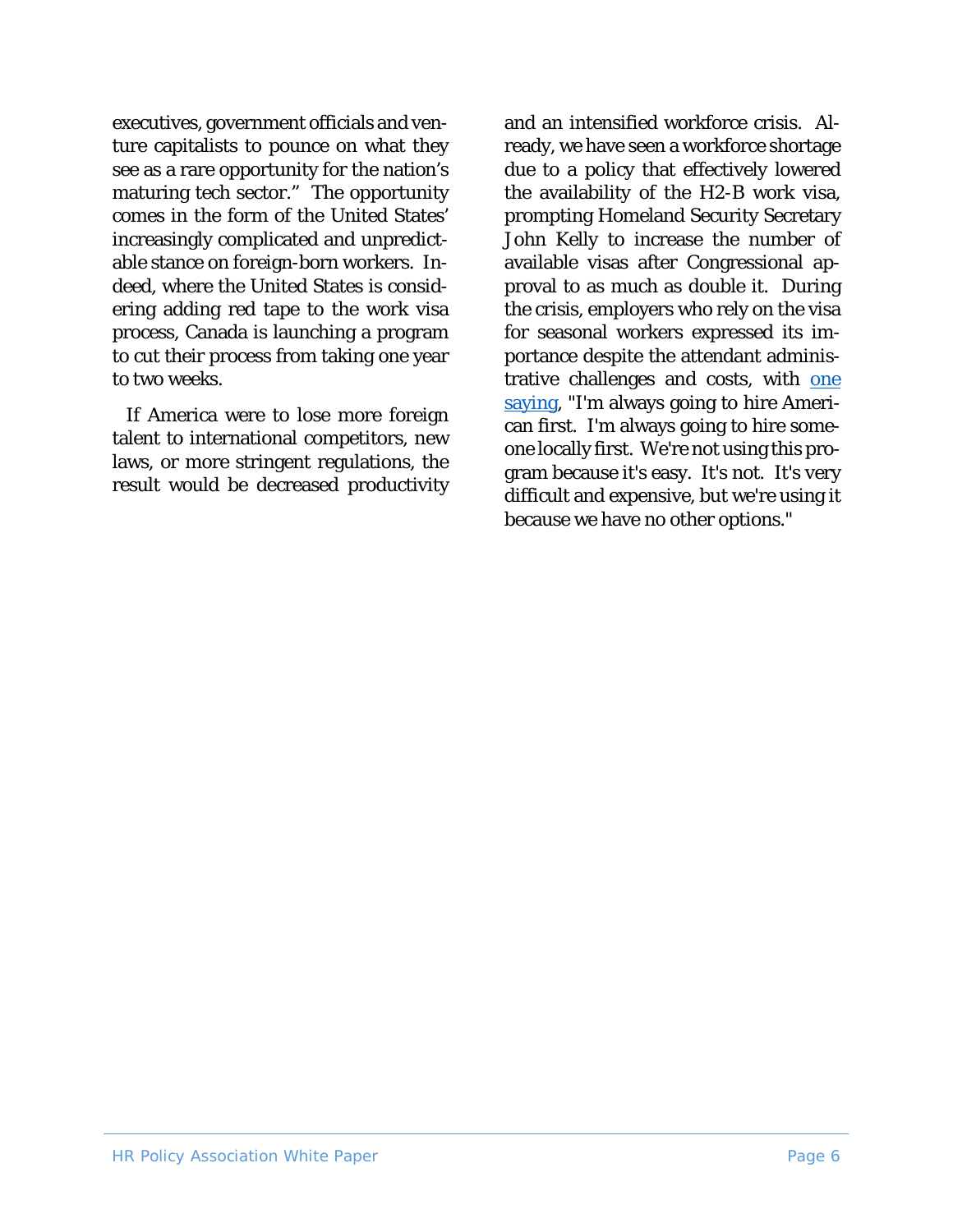### **Reciprocity, Career Development, and the Future of the U.S. Workforce**

**CHRO QUOTE:** WE HAVE FOLKS GOING ALL OVER THE WORLD TO DO WORK

OTHER VISAS. IT'S KIND OF LIKE THE TRADE ISSUE— NOT ONLY ARE WE LOOK-ING AT U.S. IMMIGRATION,

AROUND THE WORLD ARE WATCHING U.S. WE WANT TO KEEP THAT EXCHANGE

AND SO WE RELY ON

OTHER COUNTRIES

OPEN.

According to the [International Trade](http://www.trade.gov/cs/factsheet.asp)  [Commission,](http://www.trade.gov/cs/factsheet.asp) more than 70 percent of the world's purchasing power is overseas. Yet an overlooked aspect of the immigration debate centers around the practice of

many employers sending American talent overseas for a limited period of time to prepare them for company leadership. By working overseas, future business leaders have the opportunity to gain firsthand experience with their companies and industries in which they operate in a holistic, global context, establishing a globallycompetitive talent pipeline into the American workforce. In fact,

President Trump has often extolled the virtues of working in different environments and with foreign business leaders. As the economy becomes more global, the importance of such programs will only increase.

These programs are therefore vital to the talent development strategies of certain companies, and to the future global com-

> petitiveness of U.S. companies and, by extension, the U.S. economy.

> Companies are concerned that if the U.S. makes restrictive policies with regard to temporary work visas, other countries may reciprocate, resulting in a "visa war" that could have the same kind of negative impact as a trade war. This would interfere with companies' ability to send America's future leaders overseas to

gain experience, thus potentially depriving the American economy of the benefits of such programs.